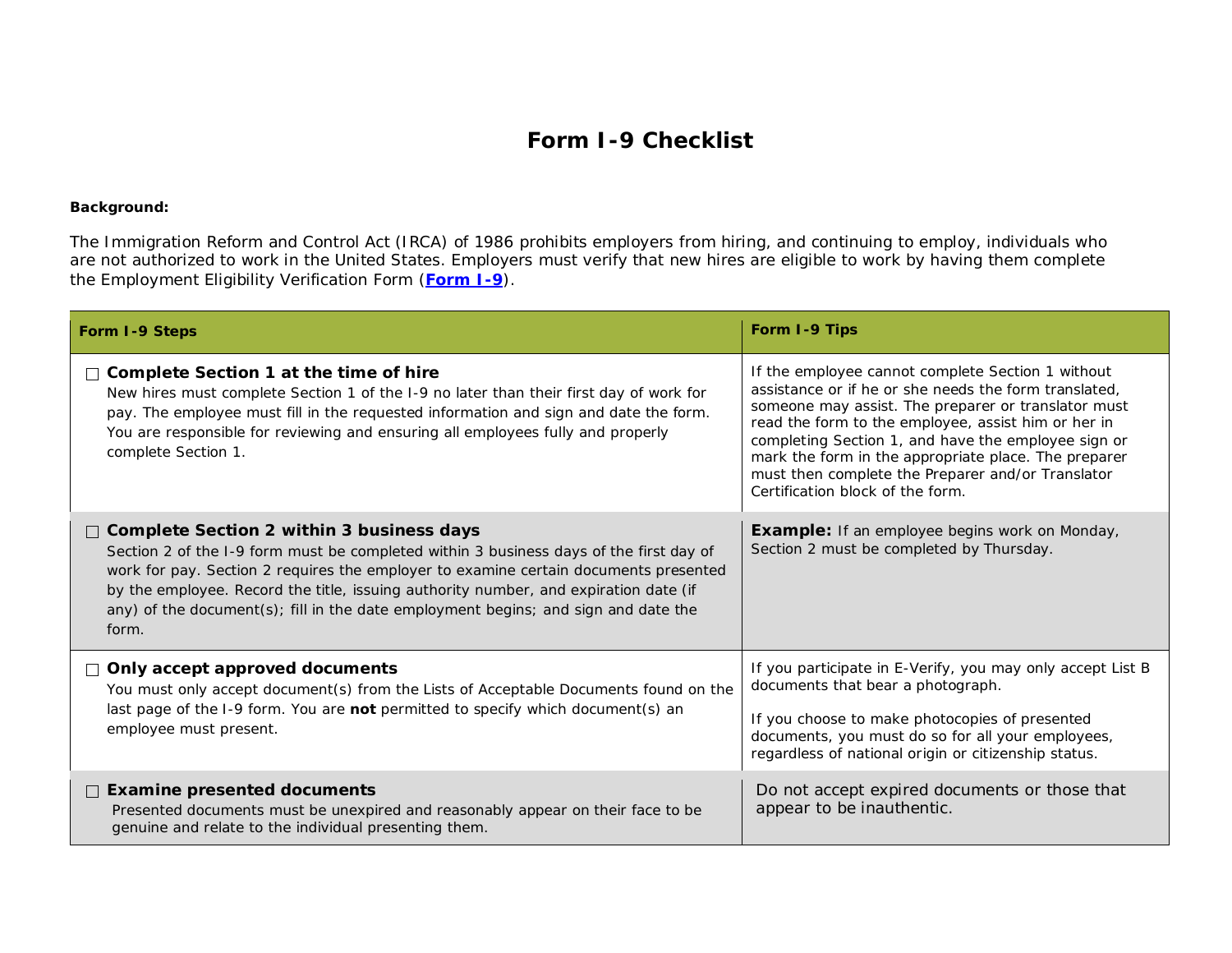| Determine if minor can present an identity document<br>If a person under the age of 18 cannot present an identity document from List<br>B, he or she may establish identity by having his or her parent or legal<br>guardian complete Section 1 and write "Individual under age 18" in the<br>signature space.                                                                                                                                                                                                                                                                                                                                                                                                                                                         | The parent or guardian must complete the Preparer<br>and/or Translator Certification block. The employer<br>must enter "Individual under age 18" under List B<br>and record the List C document the minor presents.                                                                                                                                                                            |
|------------------------------------------------------------------------------------------------------------------------------------------------------------------------------------------------------------------------------------------------------------------------------------------------------------------------------------------------------------------------------------------------------------------------------------------------------------------------------------------------------------------------------------------------------------------------------------------------------------------------------------------------------------------------------------------------------------------------------------------------------------------------|------------------------------------------------------------------------------------------------------------------------------------------------------------------------------------------------------------------------------------------------------------------------------------------------------------------------------------------------------------------------------------------------|
| $\Box$ Retain in a separate file<br>Because I-9s contain protected information, such as an employee's age and<br>citizenship status, it is recommended that they are retained in a locked file<br>separate from other personnel files.                                                                                                                                                                                                                                                                                                                                                                                                                                                                                                                                 | You may retain I-9 forms onsite or at an off-site<br>storage facility as long as you are able to present I-<br>9 forms within 3 days of an inspection request from<br>the Department of Homeland Security or<br>Department of Labor.                                                                                                                                                           |
| $\Box$ Understand rules for electronic storage of I-9 forms<br>You may retain I-9 forms electronically so long as there are, among other<br>things: (1) reasonable controls to ensure the integrity, accuracy, and reliability<br>of the electronic storage system; (2) reasonable controls to prevent and detect<br>unauthorized or accidental creation or alteration of an electronically completed<br>or stored I-9 form; (3) systems in place to prevent against information loss;<br>and (4) capabilities to reproduce eligible and readable hardcopies.                                                                                                                                                                                                          |                                                                                                                                                                                                                                                                                                                                                                                                |
| $\Box$ Re-verify as necessary<br>When an employee's employment authorization document expires, you must<br>re-verify his or her employment authorization prior to the date of expiration<br>using Section 3 of the I-9 form. If Section 3 has already been used for a<br>previous re-verification or update, use a new I-9 form. If a new I-9 is used,<br>write the employee's name in Section 1, complete Section 3, and retain the<br>new I-9 with the original.<br>Re-verification may also be required when rehiring an employee. If more than<br>three years has passed since the individual initially completed the I-9, he or<br>she must complete a new I-9. Otherwise, you may re-verify their employment<br>eligibility by completing Section 3 of the form. | U.S. citizens and non-citizen nationals never need<br>re-verification.<br>The employee does not need to show the same<br>form of work authorization as previously presented.<br>He or she may choose which document(s) to<br>present for re-verification purposes.<br>You must complete a new I-9 form if the version of<br>the form you used for previous verification is no<br>longer valid. |
| $\Box$ Retain for at least as long as is required by law<br>The I-9 must be retained for at least 3 years or for one year following<br>separation, whichever is later.                                                                                                                                                                                                                                                                                                                                                                                                                                                                                                                                                                                                 | Only the pages of the I-9 form on which you or the<br>employee enter data must be retained.                                                                                                                                                                                                                                                                                                    |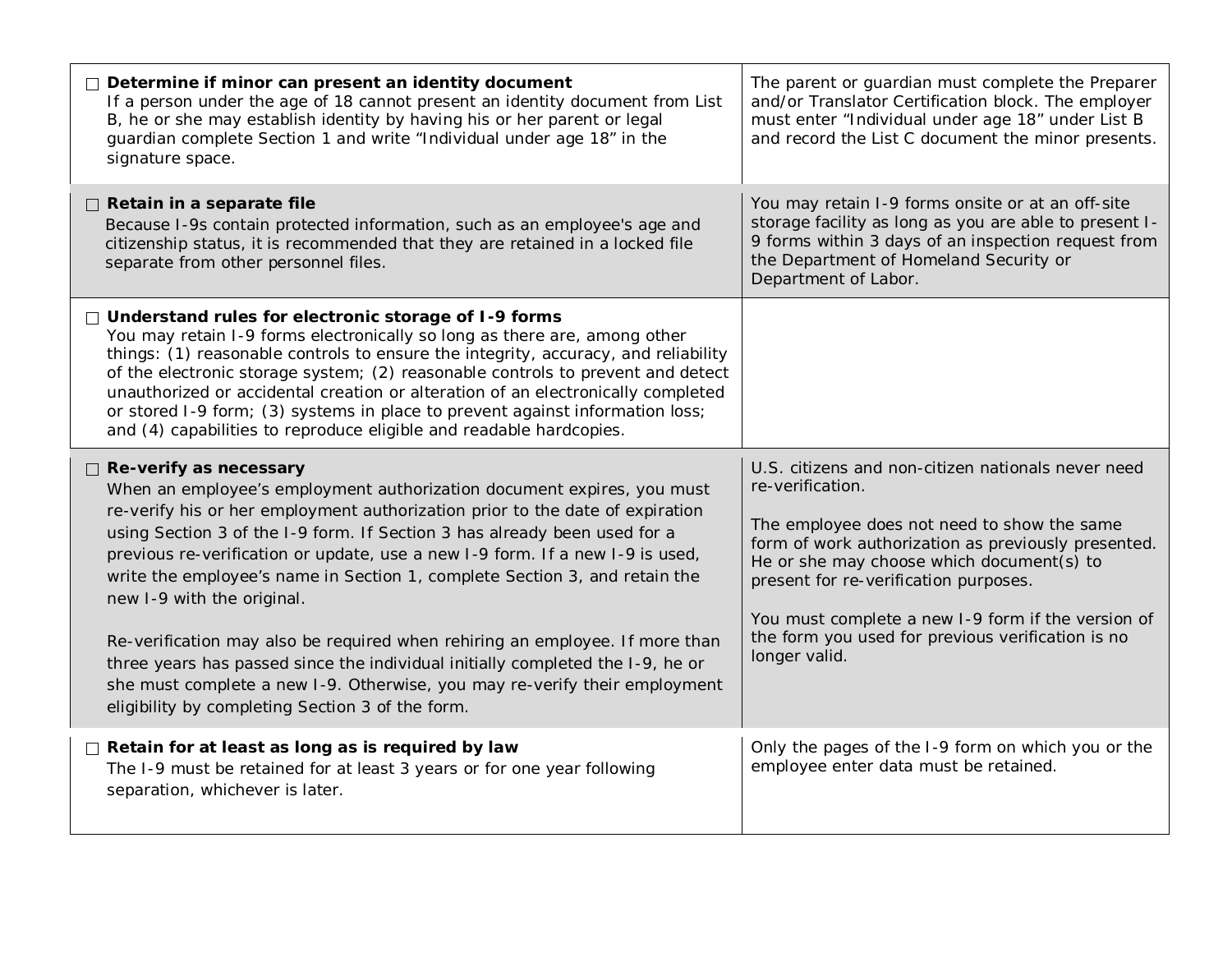#### **Frequently Asked Questions:**

### **Who must complete Form I-9?**

All employees hired to work in the U.S. after November 6, 1986 must complete Form I-9.

# **When must the Form I-9 be completed?**

Section 1 of the form must be completed on or before the first day of work (but after the employee accepts employment with you). Section 2 of the form must be completed within three business days of the date employment begins.

# **What documents are acceptable to prove an employee's identity and eligibility?**

USCIS provides lists of acceptable documents on the last page of the I-9 form. If an employee presents a document from List A, the document is deemed to establish both identity and employment authorization. If the employee does not present a document from List A, the employee must provide one document from List B, which establishes the employee's identity (such as a driver's license), and one document from List C, which establishes the employee's employment authorization (such as a social security card or certified birth certificate). Remember, employers may not require certain documents be presented; the employee may choose which of acceptable document(s) to present, as long as they establish both identity and employment authorization.

### **Do I send the completed Form I-9 to the USCIS?**

No. Employers must retain completed I-9s. They do not file them with any government agency. Employers must make their I-9 records available for inspection to officers of the Department of Homeland Security or the Department of Labor upon at least three days advance notice from the agency.

### **How long must I keep I-9s?**

You must keep I-9s for all current employees. For terminated employees, you must keep their Form I-9 for at least three years from the date of hire, or for at least one year after the date of termination, whichever comes later. For ease of administration, you may want to keep your I-9 forms in two separate binders or files; one for current employees and a second for terminated employees, thereby allowing you to calculate proper retention periods for each Form I-9.

# **Do I need to re-verify employment authorization at any time while an employee remains employed?**

Only if the employee is working under an employment authorization with a defined end date. For those employees, you must note the expiration of their documents on the Form I-9 and prior to the expiration date, you must re-verify that the worker's status has been extended. Section 3 at the bottom of the Form I-9 provides for updating and re-verification of documents.